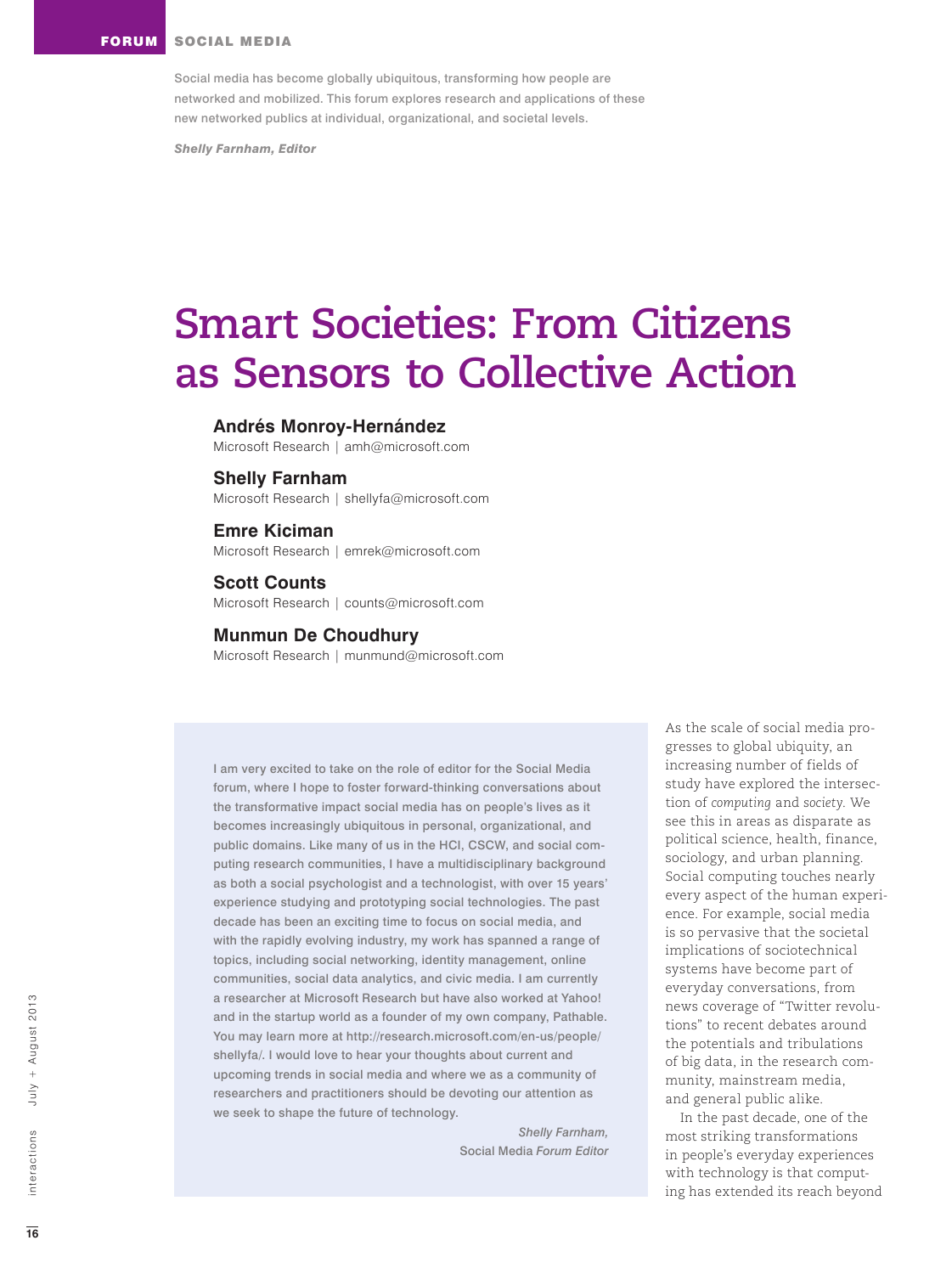the home and the enterprise and into the town square. Interactive systems are no longer limited to the realm of productivity and entertainment; they are becoming an integral part of public discourse and collective action.

Early on in the history of computing, productivity software became prevalent at home and in the enterprise by focusing on "getting things done," often in the context of private, top-down organizations. A few years later, creative and playful software reached the mainstream. Today, social computing has emerged as the new paradigm (see Figure 1).

Social computing has augmented existing connections among friends and family, but perhaps more important, it has facilitated interactions among people with weak links or no previous links at all, leading to this decade's paradigm of societal-level computing.

Societal computing embodies a vision of computing as an instrument for gaining awareness of societal patterns, and for supporting large-scale collective action where people collaborate to achieve common social goods. We see this often in the context of public, bottom-up, agile, adhoc organizations at the level of neighborhoods, cities, countries, and even global communities.

Here, we focus on two areas of societal computing that we think should drive its research and development: societal pattern discovery and collective action. We close with reflections on the key challenges that we and others have identified, such as issues around privacy, biases, and collectivism.

#### **Discovering Latent Societal Patterns**

The ubiquitous computing devices embedded in buildings and appliances play the role of sensors collecting physical data. Similarly, the social computing systems that mediate our everyday interactions with other people act as *social sensors* that collect large amounts of social data. This data, although biased and not allinclusive, helps us probe our collective attitudes and behaviors.

For example, recent studies have shown it is possible to model and predict health patterns using existing social sensors. More specifically, using data from Twitter, researchers have modeled the epidemics of colds in New York City [1] and post-partum mood changes among new mothers [2]. Similarly, these systems have been used to model daily lifestyles [3], urban dynamics [4], elections [5], and even disasters [6].

Social media analytics is a fairly nascent field, with newly emerging tools and best practices for processing big data, information visualization, sentiment analysis, and so forth. Research and applications in this space require multidisciplinary skills ranging

from machine learning, social network analysis, log analysis, content analysis, distributed data systems, and visualization design, as well as the domainspecific knowledge in fields such as sociology, public health, and urban planning. Merging computer and social science can be difficult, but it is this combination that will move societal computing forward in meaningful ways.

Examining large-scale social data helps us understand and reflect on historical and real-time aggregate behavior and opinions by uncovering trends that recency bias would otherwise obscure, or that are hard to parse as events unfold. This information analysis is useful not only to governments and large organizations but also to average citizens, who can gain a deeper understanding of their society. These technologies can enable smarter, healthier societies and encourage meta-reflection on the role of the technologies themselves, eventually leading to collective and individual action.

#### **Supporting Collective Action**

Beyond helping people understand societal patterns, sociotechnical systems can encourage or help support collective action and social change.

Among those with access and skills, the participatory culture of social media affords people new opportunities to connect



**<sup>•</sup>** Figure 1. Computing paradigms.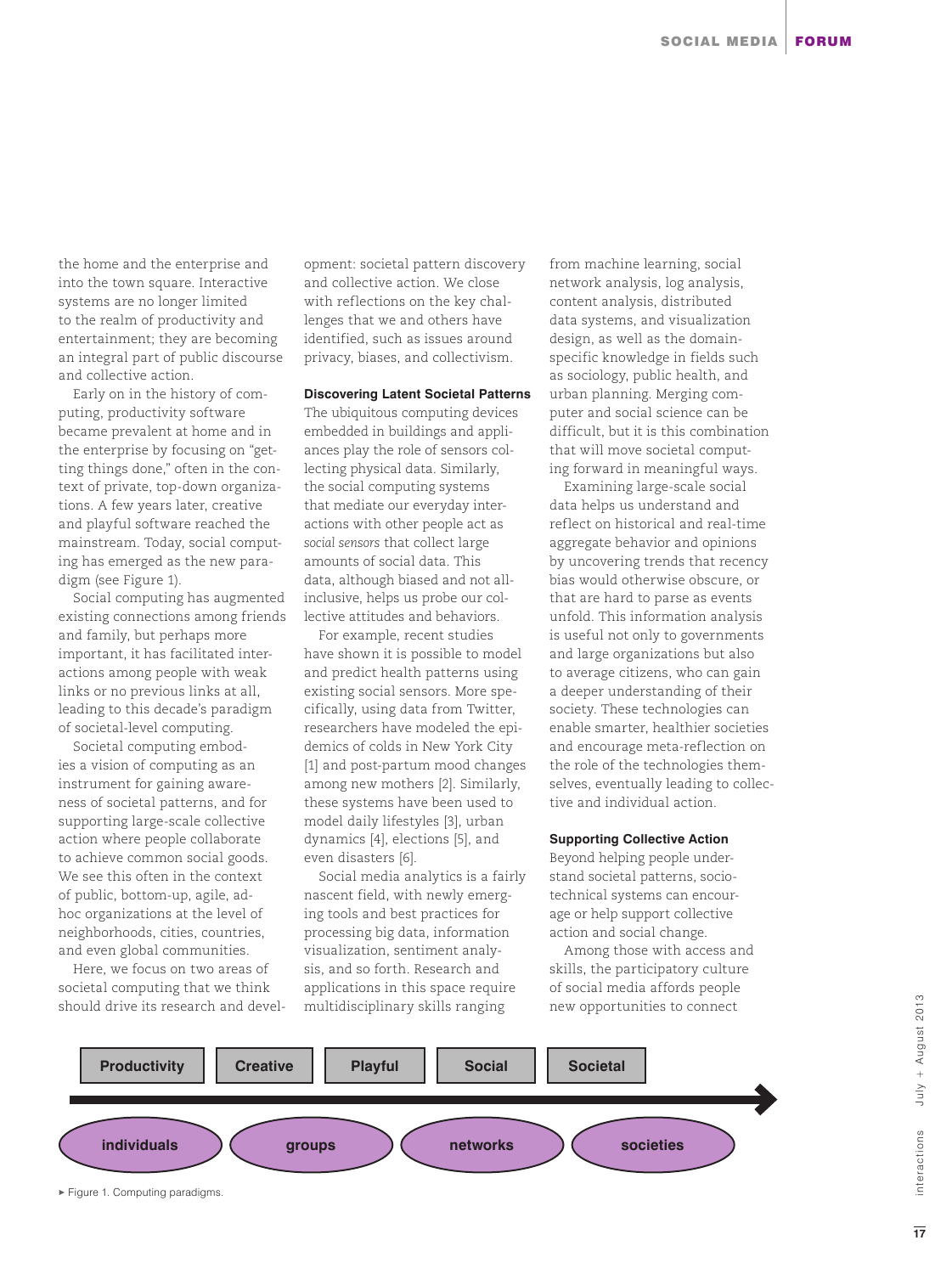*Societal computing embodies a vision of computing as an instrument for gaining awareness of social patterns, and for supporting large-scale collective action where people collaborate to achieve common social goods.*

with civic life by enabling even disenfranchised individuals to express their voices and connect with similar others.

The ubiquitous integration of communication and social media technologies into people's everyday lives has made it possible for people's individual voices to coalesce and interact in the networked public sphere. This change has transformed how social mobilizations occur; for example, during the 2010 U.S. congressional election, a 61-million-person experiment found that Facebook messages "directly influenced political self-expression, information seeking, and real-world voting behavior of millions of people" [7]. Furthermore, researchers studying the 2011 Egyptian revolution found that Facebook and Twitter increased people's likelihood of attending the biggest demonstration in Tahrir Square [8].

These new civic media tools, platforms, channels, and practices facilitate civic engagement—those civic and political activities motivated by a desire for social change—ranging from community awareness to voting, from government accountability to public dissent. Civic media is motivated by a desire to foster social change in both local and global communities. Beyond politics, people have used these civic media technologies for collective action in the wake of acute events such as floods [9], earthquakes [10], and even wars [11].

The low-effort, participatory, networked communication of social media now enables a variety of organizational structures (informal, networked, and individual) to achieve the key tasks of collective action heretofore largely the domain of formal

organizations: *identifying* people with common interests, *communicating* with them as a group, and *coordinating* their efforts.

The diversity of civic activities supported by social media suggests a need for a cohesive framework for the design of civic media systems. While the processes of collective action and civic engagement have been well studied within fields such as political science and sociology, there is much work to be done in our fields of HCI, CSCW, and social computing to develop a theoretical framework and a set of system design patterns for *computer-supported collective action.* 

## **Challenges: Privacy, Biases, and Collectivism**

Several people have problematized and voiced skepticism about the utopianism that often surrounds technology's role in society [12,13]. The issues tend to be rooted in society's power inequity, from the power that comes from information when it comes to privacy, to the power that people with access and skills to socio-technologies have over those who do not, to the power that crowds can misuse.

Among the issues raised with regard to big data, the topic of privacy comes up frequently. For example, using social media to investigate public health patterns raises questions about the nature of public and personal health data, as different sources of data carry different assumptions about privacy and the possibility of disclosing sensitive information inadvertently. Similarly, when it comes to civic media, the loss of privacy at the hand of oppressive regimes or criminal organizations can put people's lives in danger, while in the context of rich societies it can help give more power to existing